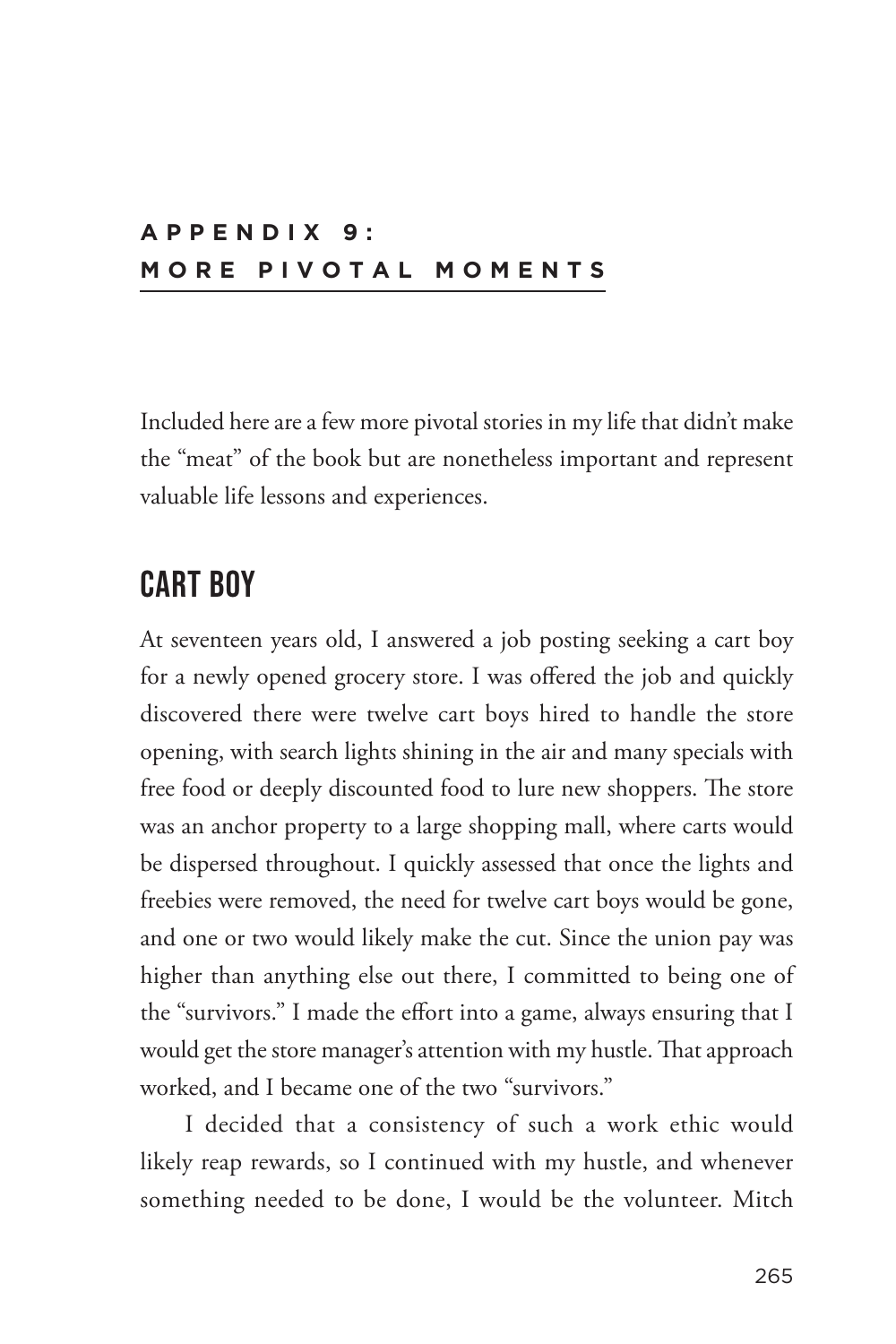Saffron was the relatively young store manager, and Mitch took notice. Eventually, he told me to pick my hours, as many as I wanted and whatever days I would like, since I would be doing more than any of the other two hundred employees at the store, whatever I was doing. This led to my being named assistant store manager in my late teens, thereby learning the business importance of hiring, firing, and leading people to improved performance. The store was one of the top-performing stores in the large chain, and I learned that the magic of Mitch was creating a culture of winners, bolstered by recognition and rewards. These were principles that would serve me well in my life by design.

### **CFO**

In my early thirties, I held the position of CFO / SVP of administration for a national company. I reported to the CEO, a man named Jon Tilley. One day Tilley called me into his office and declared me to be his hardest-working direct report. Following this compliment, he then asked if I ever had given thought as to where I wanted to go in life. I laughed at his question and went on to share with him the story of my four categories of goals set at thirteen years old, one of which was to be the CEO of a national company in the money business. Now, here I was in just such a company; the only problem was he was in his early forties, and he had my job! We both laughed, and Jon went on to make a commitment for a succession plan, and one day soon, if necessary, he would leave the company and hand me the keys.

However, he noted I needed more experience in a few key areas. I suggested he transfer me over to those positions, and he declined, as he didn't want me out of my present role. I mentioned it would be impossible for me to learn the other roles, as mine was already a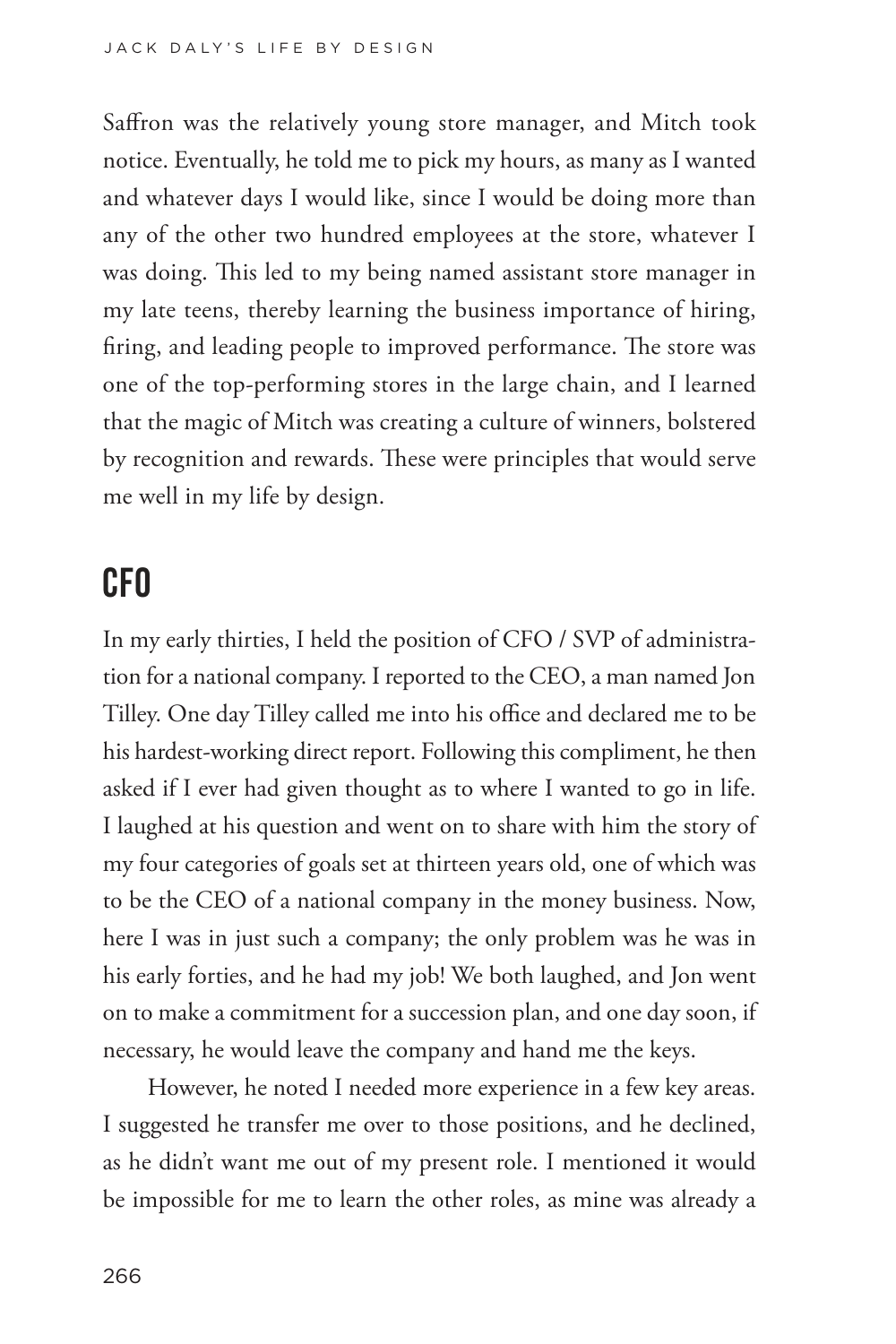full-time endeavor. Jon then proposed that I take two weeks additional vacation, with both weeks back to back. Further, those weeks were to be the last week of the month and the first week of the next month. This was a big ask, as the last week was when we closed the books and the first week was when financial statements were produced. Additionally, during those two weeks, I was forbidden to be in touch with my accounting team. Upon return, I would discover that the books were indeed closed and financials produced. For the next three months, I had to commit to staying away from the accounting area for those same two weeks and learn the areas in which I was weak.

I'm proud to report that the team stepped up and delivered the financials, and I was able to learn the areas where I was weakest. Not long after that, Jon knocked on my office door, threw the keys to the business to me, and headed off to Wall Street. Lessons learned were once again the importance of knowing what you want in life (intention/vision/goals) and the power of delegation and trusting others to perform.

# **ARTHUR ANDERSEN**

When I graduated from university as an accounting major, I went to work for Arthur Andersen, known as a Big Eight accounting firm at the time. By then, I was not only married but also dad to our daughter, Melissa. While I was moving along quickly in the firm, my schedule was nearly 100 percent out-of-town travel. When I found the company unwilling to make changes so I could spend time with my family (while there were single employees with 100 percent nontraveling assignments), I decided to find another opportunity. I quickly snared a bigger-title position with a considerable increase in income while being able to be home each evening.